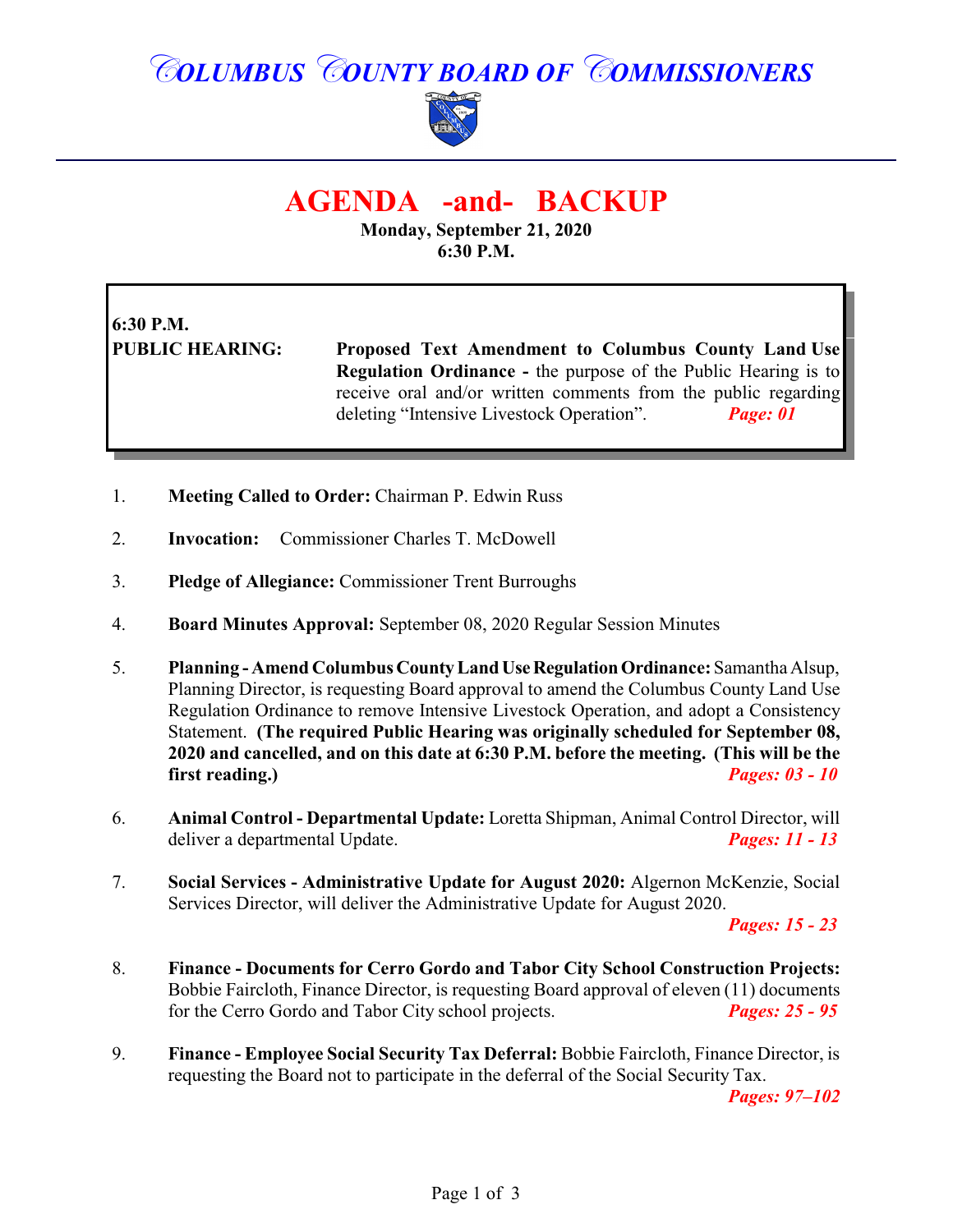- 10. **Administration CDBG-CV Call for Public Hearing:** Mike Stephens, County Manager, is requesting the establishment of a Public Hearing. *Pages:103-104* **(Mike Stephens will be present to explain and answer any questions the Commissioners may have.)**
- 11. **Appointment / Re-Appointment / Replacement to Water and Sewer Advisory Commission:** June B. Hall, Clerk to the Board, is requesting the following appointment/reappointment/replacement be made. *Page: 105* **(June B. Hall will be present to explain and answer any questions the Commissioners may have.)**

Water and Sewer Advisory Commission II Chris Smith 06/02/2020

#### **RECESSREGULARSESSIONand enter into COLUMBUS COUNTY WATER and SEWER DISTRICTS I, II, III, IV and V BOARD MEETING**

12. **Columbus County Water and Sewer Districts I, II, III, IV and V Board Meeting Minutes:**

September 08, 2020 Columbus County Water and Sewer Districts I, II, III, IV and V Board Meeting **(5 Sets)**

- 13. **Columbus County Water and Sewer Districts I, II, III, IV and V Monthly Billing Adjustments:** Harold Nobles, Public Utilities Director, is requesting Board approval of the July and August 2020 monthly billing adjustments. *Pages:107-112*
- 14. **Columbus County Water and Sewer Districts I, II, III, IV and V Discussion of Five Dollar (\$5.00) Fee:** Harold Nobles, Public Utilities Director, is requesting a discussion of the five dollar (\$5.00) fee. *Pages:113-117*
- 15. **Columbus County Water and Sewer Districts I, II, III, IV and V Delinquent-Penalty Revision \$35.00:** Harold Nobles, Public Utilities Director, is requesting a discussion on the Delinquent-Penalty Revision. *Pages:119-120*
- 16. **Columbus County Water and Sewer Districts I, II, III and V Water Line Extensions:** Harold Nobles, Public Utilities Director, is requesting Board approval of the amended contract with Green Engineering. *Pages:121-122*
- 17. **Columbus County Water District III Asset Inventory and Assessment Plan:** Harold Nobles, Public Utilities Director, is requesting Board approval of Resolution to Apply.

*Pages:123-125*

#### **ADJOURN COMBINATION MEETING of COLUMBUS COUNTY WATER and SEWER DISTRICTS I, II, III, IV AND V BOARD MEETING**

18. **Public Input (by telephone, e-mail or letter).**